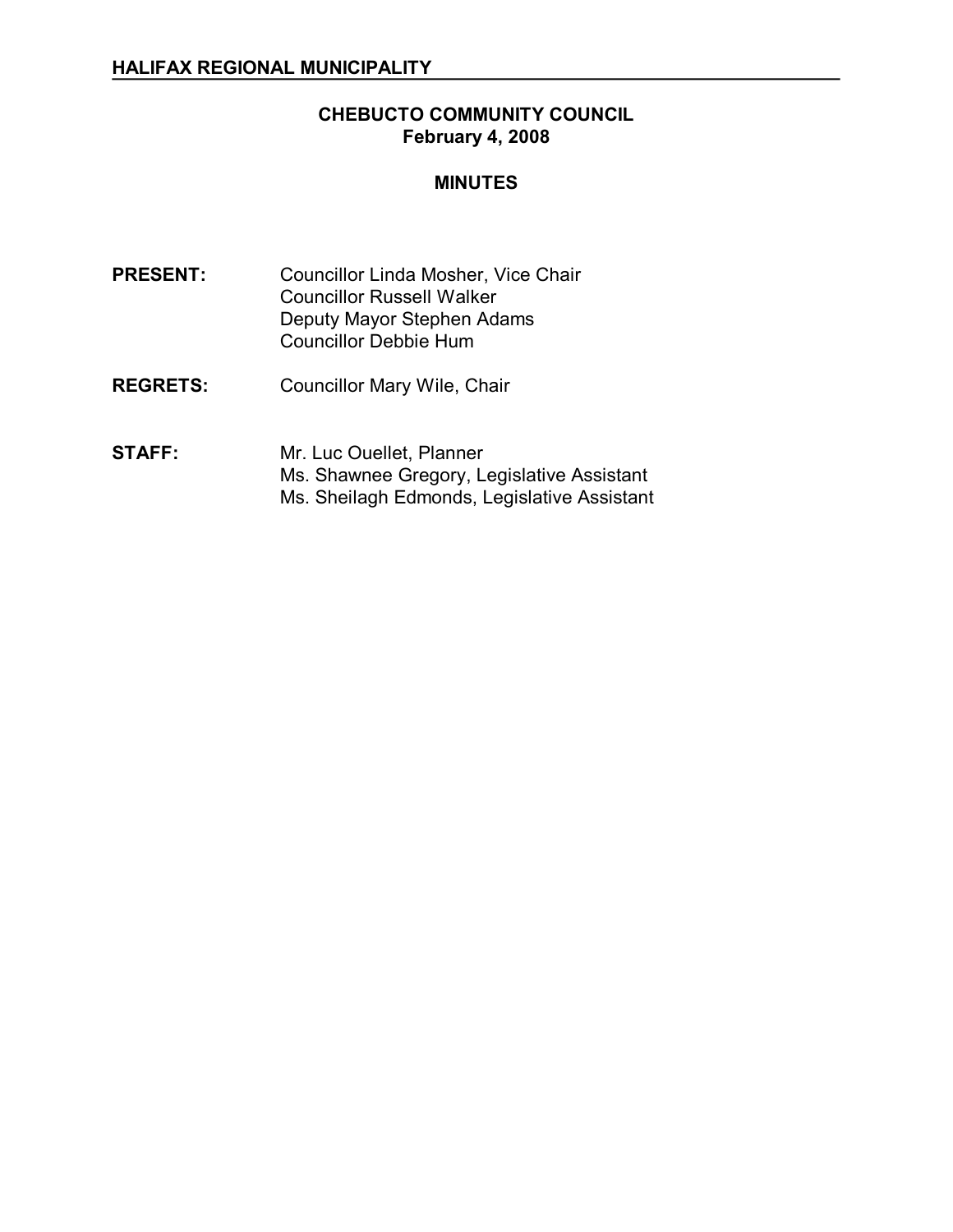# **TABLE OF CONTENTS**

| 1.               |                                        |                                                             |                                                                                                                                                                                                                                    |  |  |
|------------------|----------------------------------------|-------------------------------------------------------------|------------------------------------------------------------------------------------------------------------------------------------------------------------------------------------------------------------------------------------|--|--|
| 2.               |                                        |                                                             |                                                                                                                                                                                                                                    |  |  |
| 3.               |                                        | APPROVAL OF THE ORDER OF BUSINESS AND APPROVAL OF ADDITIONS |                                                                                                                                                                                                                                    |  |  |
| $\overline{4}$ . | 4.1                                    |                                                             | <b>BUSINESS ARISING OUT OF THE MINUTES:</b><br>4.1.2 Welcome to Halifax Sign - St. Margaret's Bay Road 4<br>4.1.3 Appeal of Ralston Street Area Rezoning  4<br>4.1.5 Blocked Old Sambro Road Access to Long Lake Provincial Park 5 |  |  |
| 5.               |                                        |                                                             |                                                                                                                                                                                                                                    |  |  |
| 6.               |                                        |                                                             |                                                                                                                                                                                                                                    |  |  |
| 7.               | CONSIDERATION OF DEFERRED BUSINESS:  5 |                                                             |                                                                                                                                                                                                                                    |  |  |
| 8.               | 8.1<br>8.2                             | <b>HEARINGS:</b>                                            |                                                                                                                                                                                                                                    |  |  |
| 9.               | 9.1<br>9.2<br>9.3                      | CORRESPONDENCE, PETITIONS AND PRESENTATIONS:  5             |                                                                                                                                                                                                                                    |  |  |
| 10.              |                                        | 10.1 Staff:<br>10.1.1<br>10.1.2                             | Case 01013: Amending Agreements - Lots MC-1 and MC-2<br>on Masthead Court, Royale Hemlocks, Halifax (Stage II) . 5<br>Case 00965: Amendment to Stage II Development<br>Agreement - Royale Hemlocks Subdivision, Halifax  6         |  |  |
|                  | 10.2                                   | Councillor:<br>10.2.1<br>10.2.2                             | Bandstand at the Dingle, Sir Sandford Fleming Park -                                                                                                                                                                               |  |  |
| 11.              |                                        |                                                             |                                                                                                                                                                                                                                    |  |  |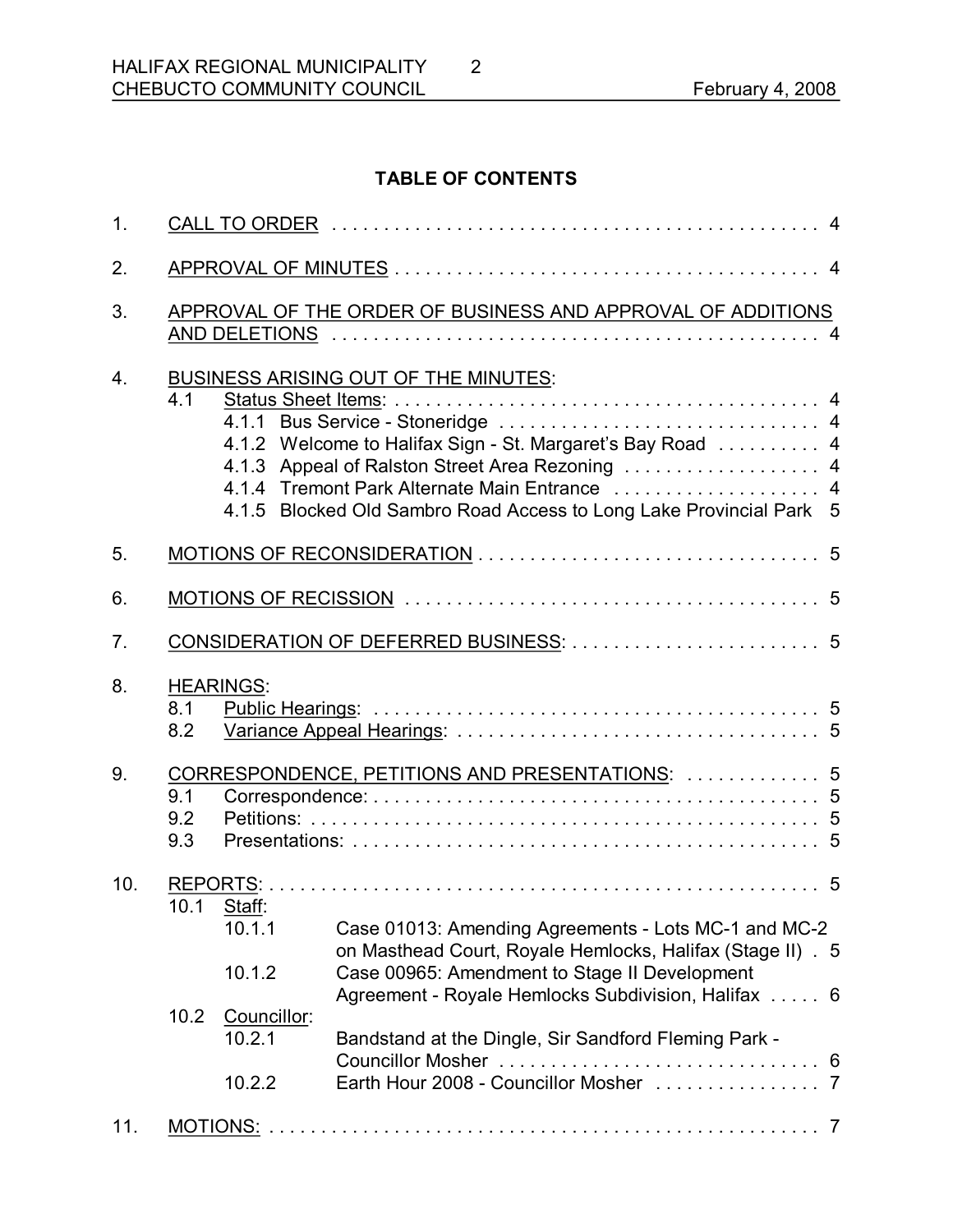# HALIFAX REGIONAL MUNICIPALITY CHEBUCTO COMMUNITY COUNCIL February 4, 2008

3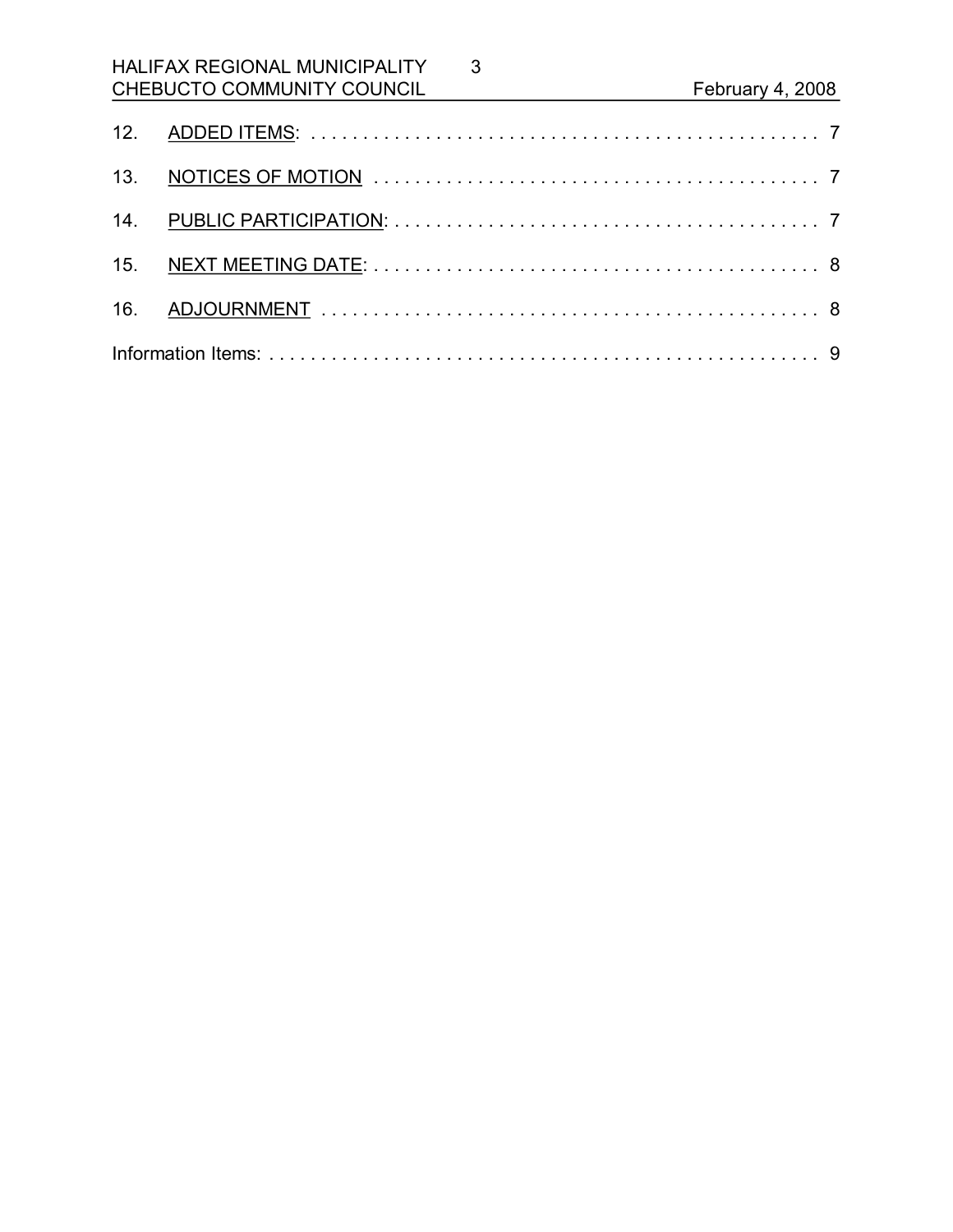# **1. CALL TO ORDER**

The meeting was called to order at 7:01 p.m. by the Vice-Chair, Councillor Linda Mosher.

#### **2. APPROVAL OF MINUTES**

Correction: Councillor Hum - Item 13.1 - the year should be 2007 not 2008 and the word "not" was omitted.

**MOVED by Councillor Hum, seconded by Councillor Walker that the minutes of January 7, 2008, with the noted corrections, be approved. MOTION PUT AND PASSED**.

#### **3. APPROVAL OF THE ORDER OF BUSINESS AND APPROVAL OF ADDITIONS AND DELETIONS**

Addition:

12.1 Lion's Rink Accessibility - Deputy Mayor Adams

#### Deletion:

10.2.1 - Bandstand at the Dingle, Sir Sandford Fleming Park - Councillor Mosher

**MOVED by Councillor Hum, seconded by Councillor Walker that the Order of Business, as amended, be approved. MOTION PUT AND PASSED.** 

#### **4. BUSINESS ARISING OUT OF THE MINUTES:**

#### **4.1 Status Sheet Items:**

# **4.1.1 Bus Service Stoneridge**

 $C$  An update via e-mail was submitted by Ms. Amy Power, Supervisor, Scheduling and Service Planning, Metro Transit.

Councillor Mosher would like to keep this item on the status sheet as she was not satisfied with this update.

# 4.1.2 Welcome to Halifax Sign - St. Margaret's Bay Road

Deputy Mayor Adams advised that he would like to keep this item on the status sheet.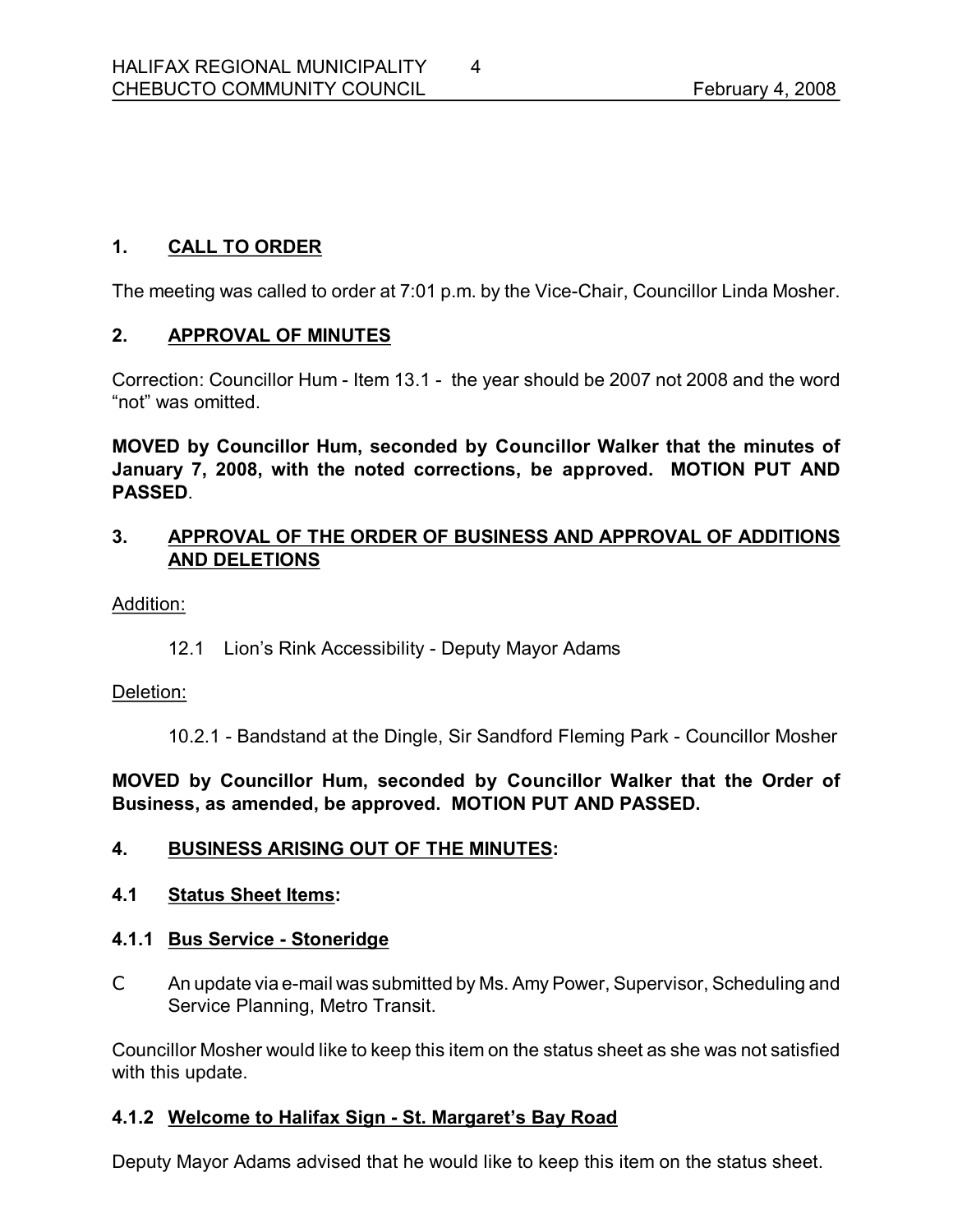# **4.1.3 Appeal of Ralston Street Area Rezoning**

This item is to be removed from the status sheet.

# **4.1.4 Tremont Park Alternate Main Entrance**

Councillor Hum advised that she would like to keep this item on the status sheet.

# **4.1.5 Blocked Old Sambro Road Access to Long Lake Provincial Park**

C A motion dated January 22, 2008 from Regional Council was submitted.

Deputy Mayor Adams advised that parking was an issue at the site and that a resolution has been in the works for over a year.

**MOVED BY Deputy Mayor Adams, seconded by Councillor Hum that the Chebucto Community Council endorse Regional Council's motion and request an update from the Department of Natural Resources orthe Long Lake Provincial Park Association. MOTION PUT AND PASSED.** 

- **5. MOTIONS OF RECONSIDERATION None**
- **6. MOTIONS OF RECISSION None**
- **7. CONSIDERATION OF DEFERRED BUSINESS None**
- **8. HEARINGS**:
- **8.1 Public Hearings None**
- **8.2 Variance Appeal Hearings None**
- **9. CORRESPONDENCE, PETITIONS AND PRESENTATIONS:**
- **9.1 Correspondence: None**
- **9.2 Petitions: None**
- **9.3 Presentations: None**
- **10. REPORTS:**
- **10.1 Staff:**
- **10.1.1 Case 01013: Amending Agreements Lots MC1 and MC2 on Masthead Court, Royale Hemlocks, Halifax (Stage II)**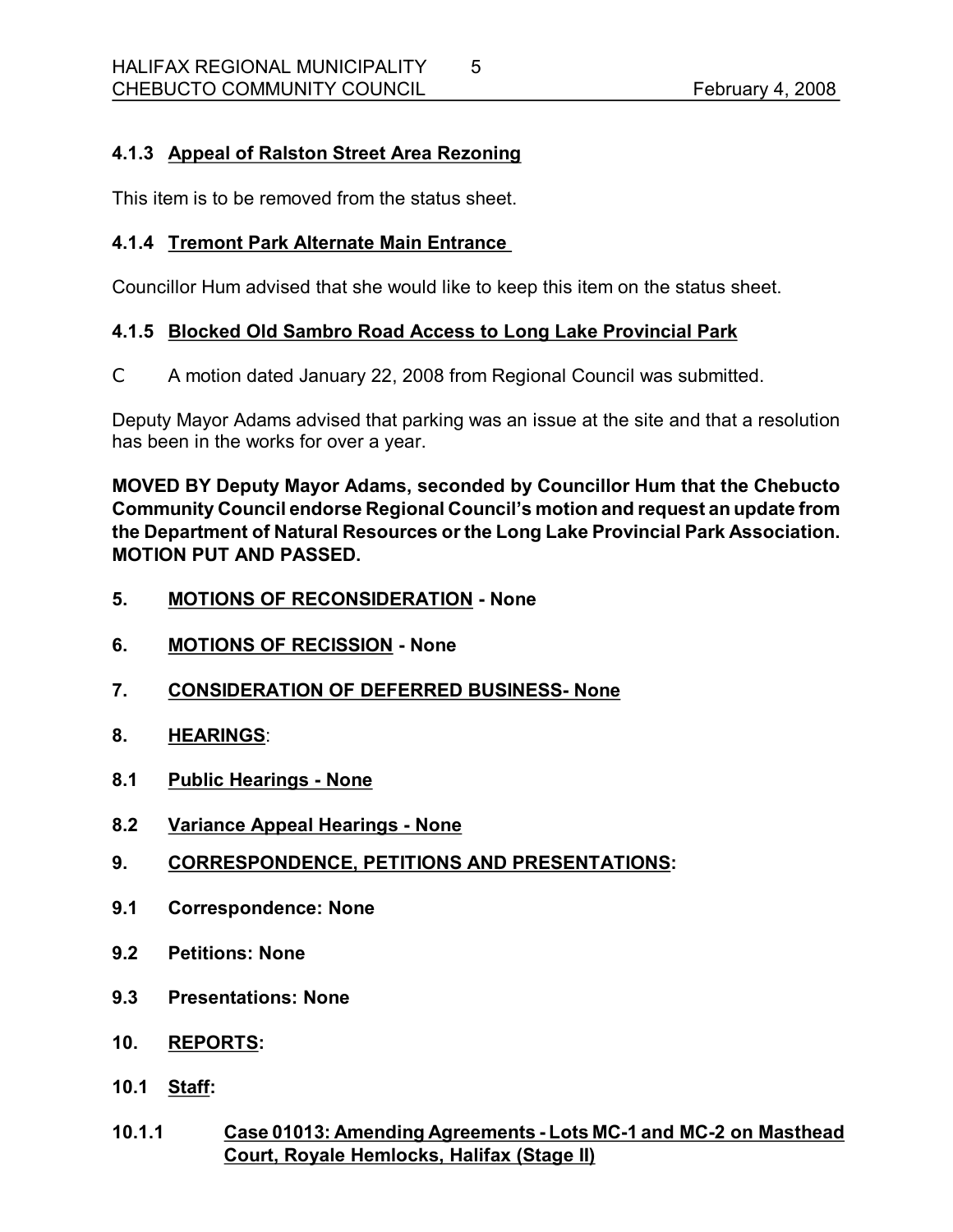C A supplementary report dated January 29, 2008 was submitted.

**MOVED BY Councillor Hum, seconded by Councillor Walker that the Chebucto Community Council approve the staff recommendation to:**

6

- **1. Approve the proposed fourth amending Stage II Development Agreement for Royale Hemlocks, Phases 1B and 3 to 9, presented as Attachment B to this report, too allow the two previously approved four storey 65 unit multiple residential buildings to be redesigned and increased in height to six storeys; and**
- **2. Require the Amending Agreement for Stage II, Phases 1B and 3 to 9, be signed and delivered within 120 days, or any extension thereof granted by Council on request of the applicant, from the date of final approval of said agreements by Council and any other bodies as necessary, whichever is later, including applicable appeal periods. Otherwise this approval shall be void and any obligations arising hereunder shall be at an end.**

#### **MOTION PUT AND PASSED.**

# **10.1.2 Case 00965: Amendment to Stage II Development Agreement Royale Hemlocks Subdivision, Halifax**

C A staff report dated January 14, 2008 was submitted.

Councillor Hum advised that she had a revision to the staff recommendation, noted as follows:

#### **Recommendation:**

- **1. Approve the amending Stage II development agreement, presented as Attachment "A" to this report, to delete clause 5.10, thereby allowing for the development of the last 48 dwelling units of the Royale Hemlocks Subdivision prior to the construction of the Highway 102 and Larry Uteck Blvd. interchange** *with the proviso that funding for the interchange (Highway 102 and Larry Uteck Blvd.) is included and approved in Regional Council's 2008/2009 Capital Budget.*
- **2. Require that the amending Stage II development agreement be signed within 120 days, or any extension thereof granted by the Community Council on request of the applicant, from the date of final approval by Community Council and any other bodies as necessary, whichever is later; otherwise this approval will be void and obligations arising hereunder shall be at and end.**

Council members raised concerns that this amendment was conditional and, therefore, out of order.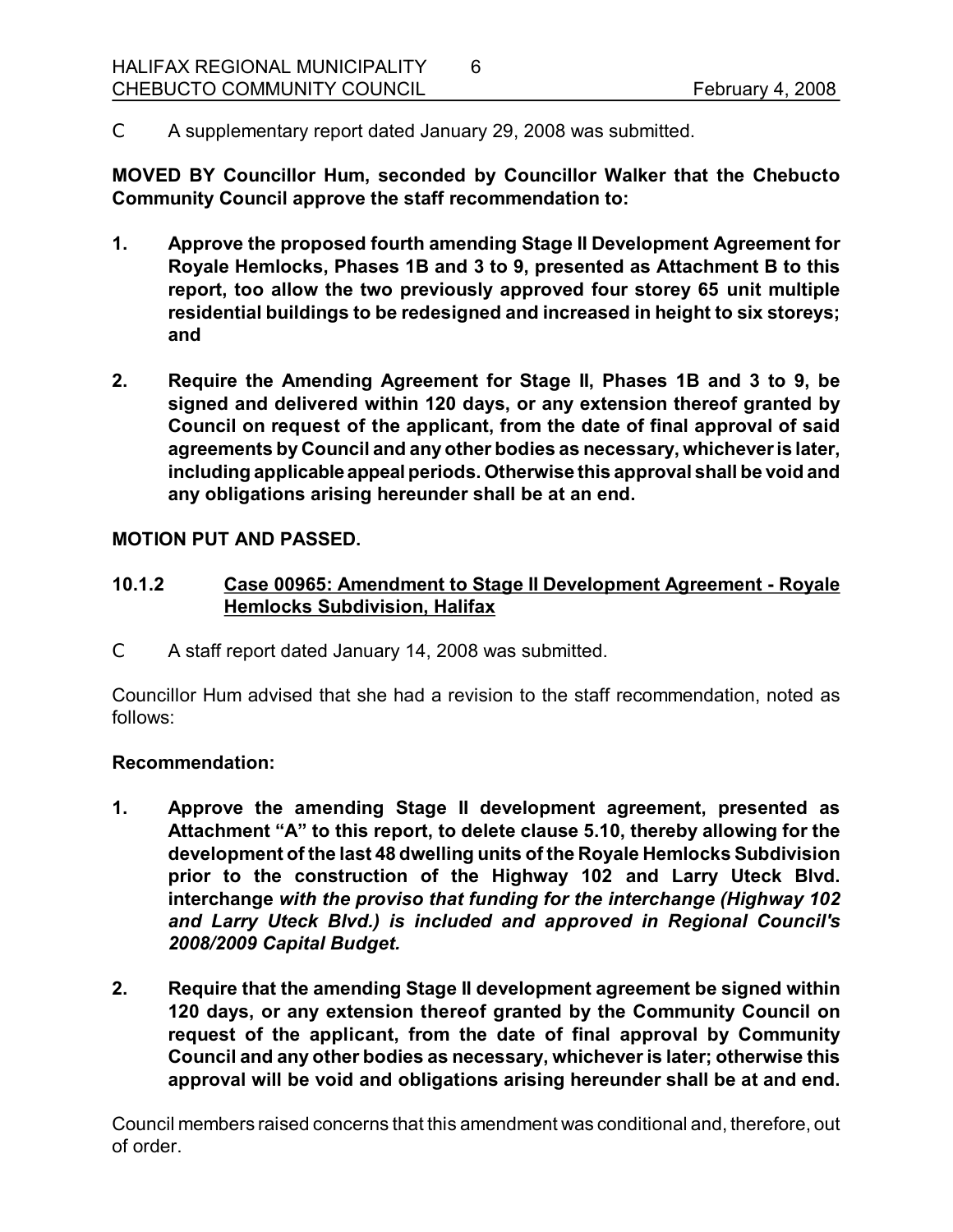Councillor Mosher advised that this was out of the Chebucto Community Council's jurisdiction and that they did not have the authority to recommend funding out of the Capital Budget. She suggested that legal services review the motion.

7

Councillor Hum advised that the interchange must be included in the budget in order for construction on the development to move forward.

# **MOVED BY Councillor Hum, seconded by Councillor Walker that this item be deferred to the March 3, 2008 Chebucto Community Council meeting upon legal clarification of wording of Councillor Hum's motion. MOTION PUT AND PASSED.**

Mr. Luc Ouellet, Planner, advised Councillor Hum that the Traffic Study referred to in the report was based on the fact that the interchange would be completed by 2010.

#### **10.2 Councillor:**

#### **10.2.1 Bandstand at theDingle, SirSandford Fleming Park Councillor Mosher**

This item was deleted from the agenda.

#### **10.2.2 Earth Hour 2008 Councillor Mosher**

C Information on Earth Hour 2008 was submitted.

Councillor Walker noted that he also endorses HRM's participation in Earth Hour 2008.

**MOVED BY Councillor Walker, seconded by Councillor Hum that the Chebucto Community Council forward information about Earth Hour 2008 to staff and request a recommendation regarding HRM's participation. MOTION PUT AND PASSED.** 

**11. MOTIONS NONE** 

# **12. ADDED ITEMS**

#### **12. 1 Spryfield Lion's Rink Accessibility Deputy Mayor Adams**

Deputy Mayor Adams advised that the seating area in the Spryfield Lion's Rink was not accessible as there is no wheelchair ramp and, therefore, it is necessary to carry wheelchair users to their seats. He noted that it was ironic that the rink was originally named after Frank Martin who was in a wheelchair himself. Deputy Mayor Adams recommended allowing wheelchair users access to the facility's elevator in order to watch events from the Lion's Den as an interim measure.

**MOVED BY Deputy Mayor Adams, seconded by Councillor Hum that the Chebucto Community Council request a staff update regarding wheelchair accessibility to the seating areas in the Lion's Rink. MOTION PUT AND PASSED.**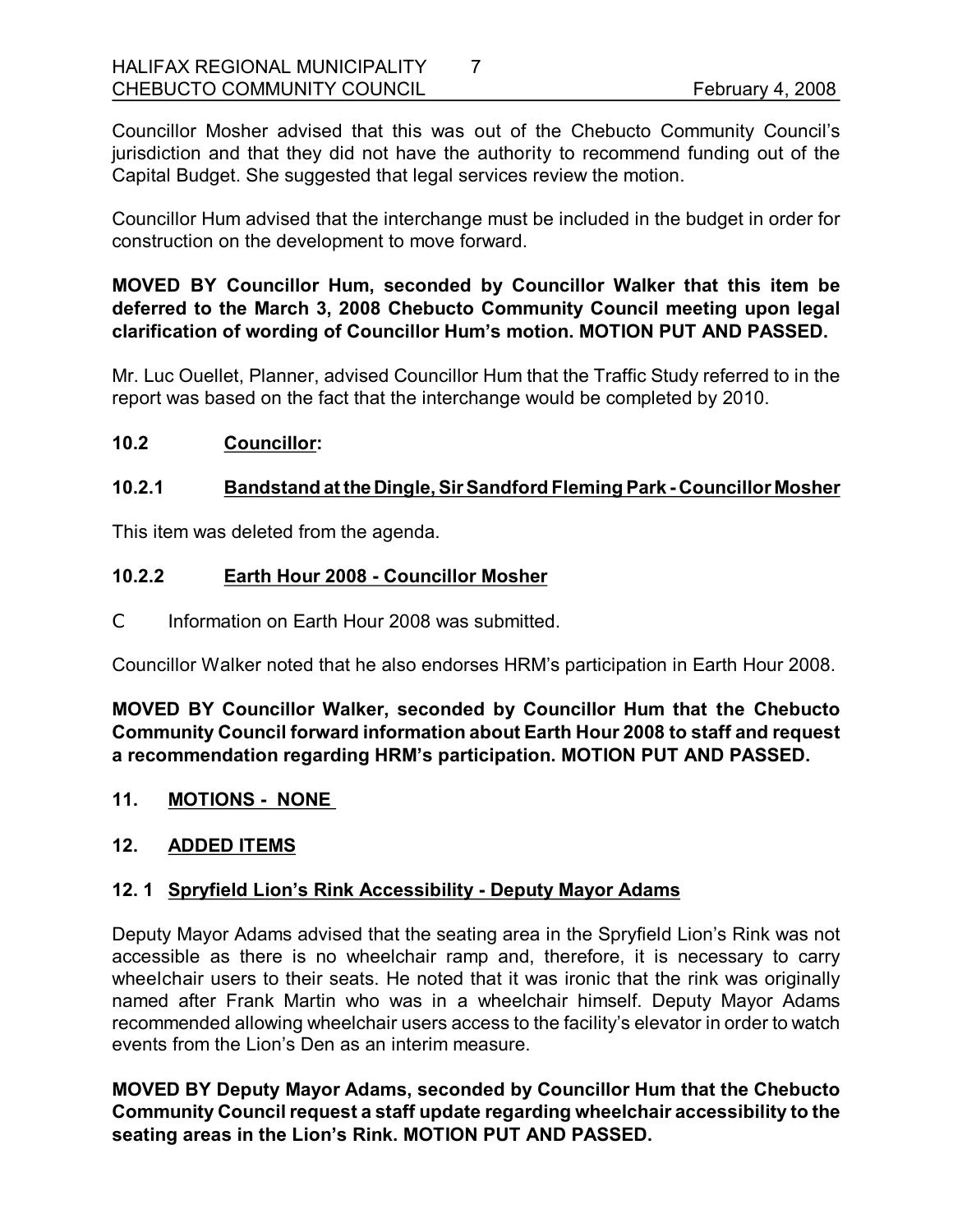Councillor Walker recommended that staff use the Centennial Arena site as a model as it is quite accessible.

8

Councillor Mosher advised that she had spoken to Phil Townsend, Manager, Capital Projects regarding this issue and that he had recommended contacting the Lion's Club as an interim measure. However, she noted that she would like HRM to address this matter as well.

### 13. NOTICES OF MOTION - NONE

#### **14. PUBLIC PARTICIPATION**

#### **Ms. Heather Hanson Dunbar**

Ms. Hanson Dunbar stated that she was representing the association known as PLA and that she also owns a day care centre. She noted that there are three hundred and fifty  $(350)$  day cares in the province and that half of those are privately owned. Eighty-five (85) percent of day cares in Nova Scotia are in residential areas. Ms. Hanson Dunbar stated that it is important for municipalities rather than just the province to support day cares and that her association has a presentation for HRM if Council chooses to see it.

#### **Bernadine MacAuley**

C Ms. MacAuley submitted her presentation for the official record.

Ms. MacAuley stated that she was speaking on behalf of the Magic Beings Child Care Centre. She raised concerns regarding any changes being made to the By-Law or a proposed public hearing. She wished to clarify the fact that residents had an opportunity to object to the proposed day care centre opening on 69 Sunnybrae Avenue and that only one (1) person out of approximately fifteen (15) chose to do so. She also advised that this day care centre is a licensed facility and, thus, follows the regulations set by Community Services regarding capacity. Ms. MacAuley stated that there is a shortage of licenced day care facilities in residential areas**.** Regarding concerns with proper fencing around the day care centres on Sunnybrae Avenue; Ms. MacAuley submitted photos to prove that the proper restrictions were in place.

Councillor Mosher suggested to the participants that they could obtain the petition regarding day care centres on Sunnybrae Avenue from the October 15, 2007 Regional Council meeting from the Clerk's office for further information**.** 

#### **16. NEXT MEETING DATE**

The next meeting was scheduled for Monday, March 3, 2008.

# **17. ADJOURNMENT**

The meeting was adjourned at 7:43 p.m.